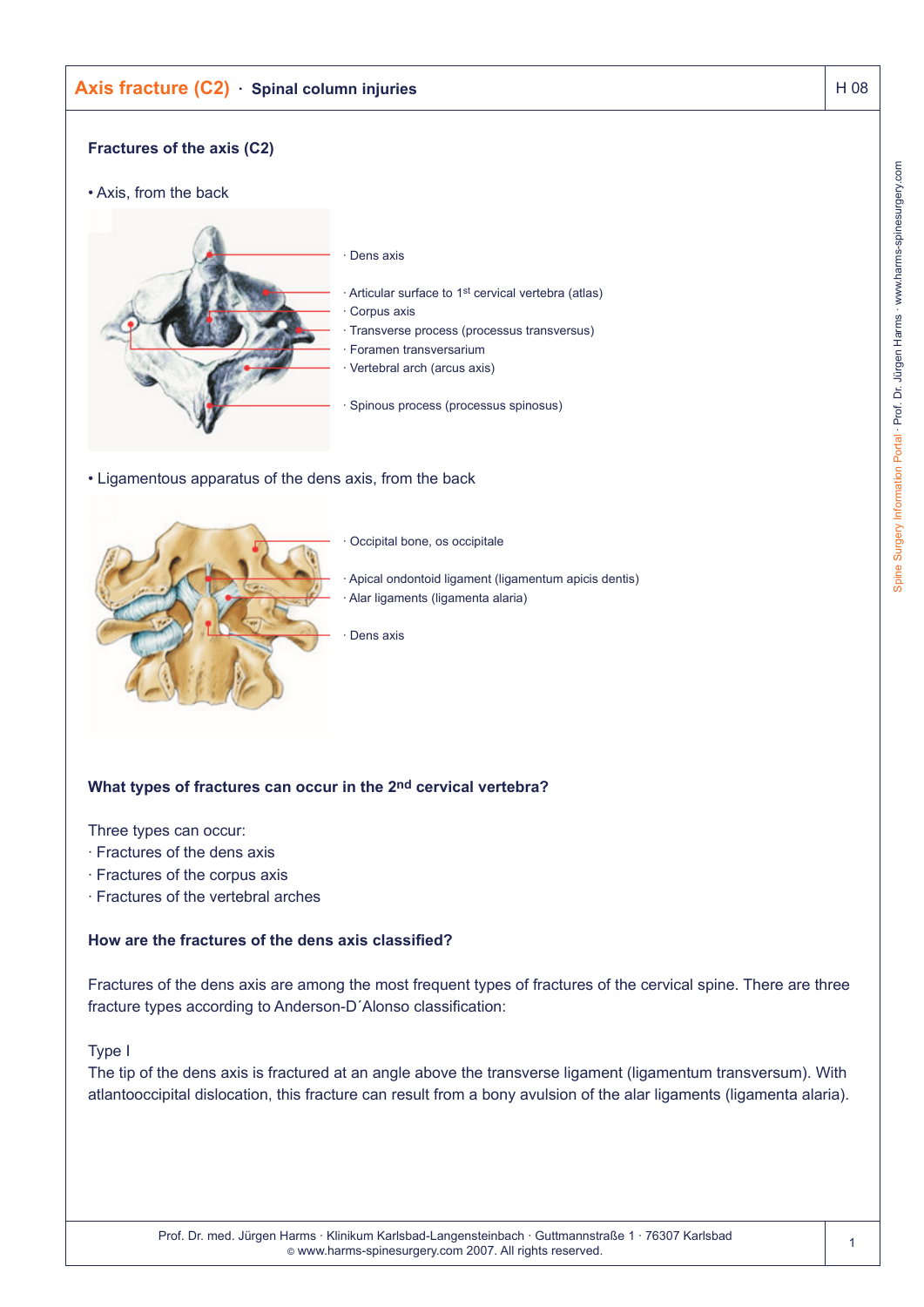# **Axis fracture (C2) · Spinal column injuries** Axis **H 08**

#### • Anderson-D´Alonso dens fracture Type I



### Type II

This fracture type runs along the base of the dens at the transition to the corpus of the axis. This is the most common type of dens fracture. Since the fracture surface area is small, there is the danger of the fractures not healing well. Pseudoarthrosis formation is a frequent feature of the healing phase, i.e. a connective-tissue bridges the fracture gap forming a false joint with no healing of the bone.

#### • Anderson-D´Alonso dens fracture Type II



#### Type III

This fracture type runs through the corpus of the axis and is the result of a flexion trauma.

In this trauma, the applied massive flexion force is transferred to the ligamentum transversum of the atlas, which surrounds the dens axis. If this ligament does not rupture under this force application, the energy is transferred to the dens axis, resulting in this type of fracture.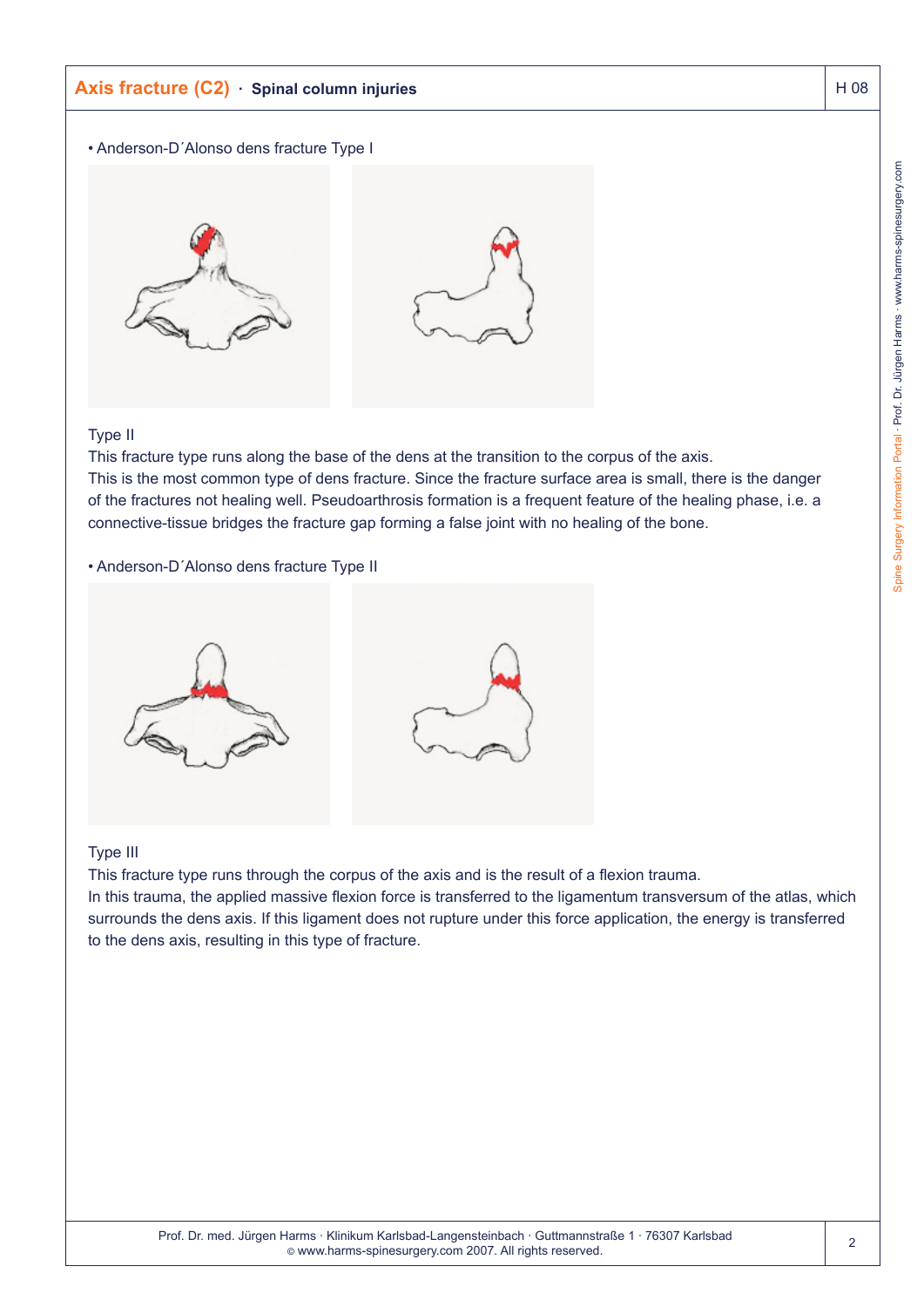# **Axis fracture (C2)** · Spinal column injuries Axis fracture (C2) · Spinal column injuries

### • Anderson-D´Alonso dens fracture Type III



## **How do fractures of the dens axis occur?**

Dens fractures may result from hyperextension trauma (massive bending backwards), resulting in a tendency of the atlas to luxate (dislocate) backward.

Dens fractures caused by hyperflexion trauma (massive bending to the front) result in a tendency of the atlas to luxate forward.

## **What are the symptoms of dens fractures?**

- · Neck pains
- · Swallowing dysfunctions
- · Neurological deficits

## **How are dens fractures diagnosed?**

- · X-rays of the cervical spine in 2 planes
- Transoral dens image
- Lateral functional image to assess stability as needed
- Conventional layered images
- Computer tomography

# **How are dens fractures treated?**

The treatment of dens fractures depends on the type and stability of the fracture in each case.

Stable fractures can be treated conservatively by means of repositioning and immobilization in a halo brace for 16 weeks.

A halo brace is a special fixation and tension system used to immobilize fractures of the upper cervical spine that respond to conservative treatment.

In this process, the fracture is first repositioned. Then a head ring made of carbon or aluminum is fixed above the line of the tops of the ears onto the cranial bone with several screws. This halo ring is then solidly connected to a halo brace vest by rods. This system immobilizes the cervical spine with a residual mobility of approx. 30% and the fracture can heal in a stable position.